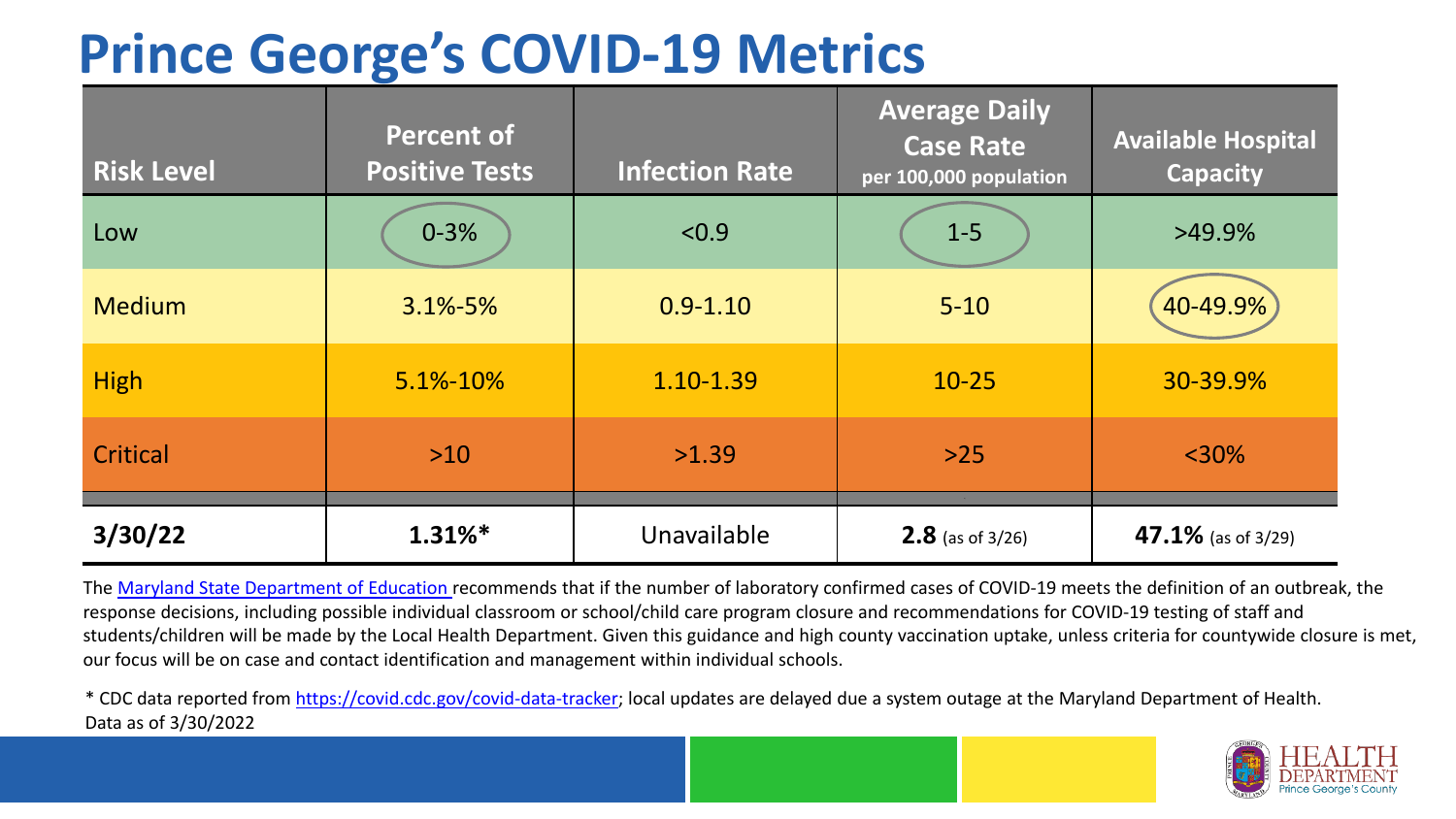## **COVID-19 Community Transmission and Vaccination**

Per the [CDC updated guidance for COVID-19 Prevention in K-12 Schools,](https://www.cdc.gov/coronavirus/2019-ncov/community/schools-childcare/k-12-guidance.html) vaccination is considered the leading prevention strategy for those who are eligible, and **Prince George's County exceeds the percentage of U.S. vaccinations for ages 12 and above**. The CDC also emphasizes using multiple prevention strategies together consistently, included universal indoor masking, as needed based on the level of community transmission and vaccine coverage.



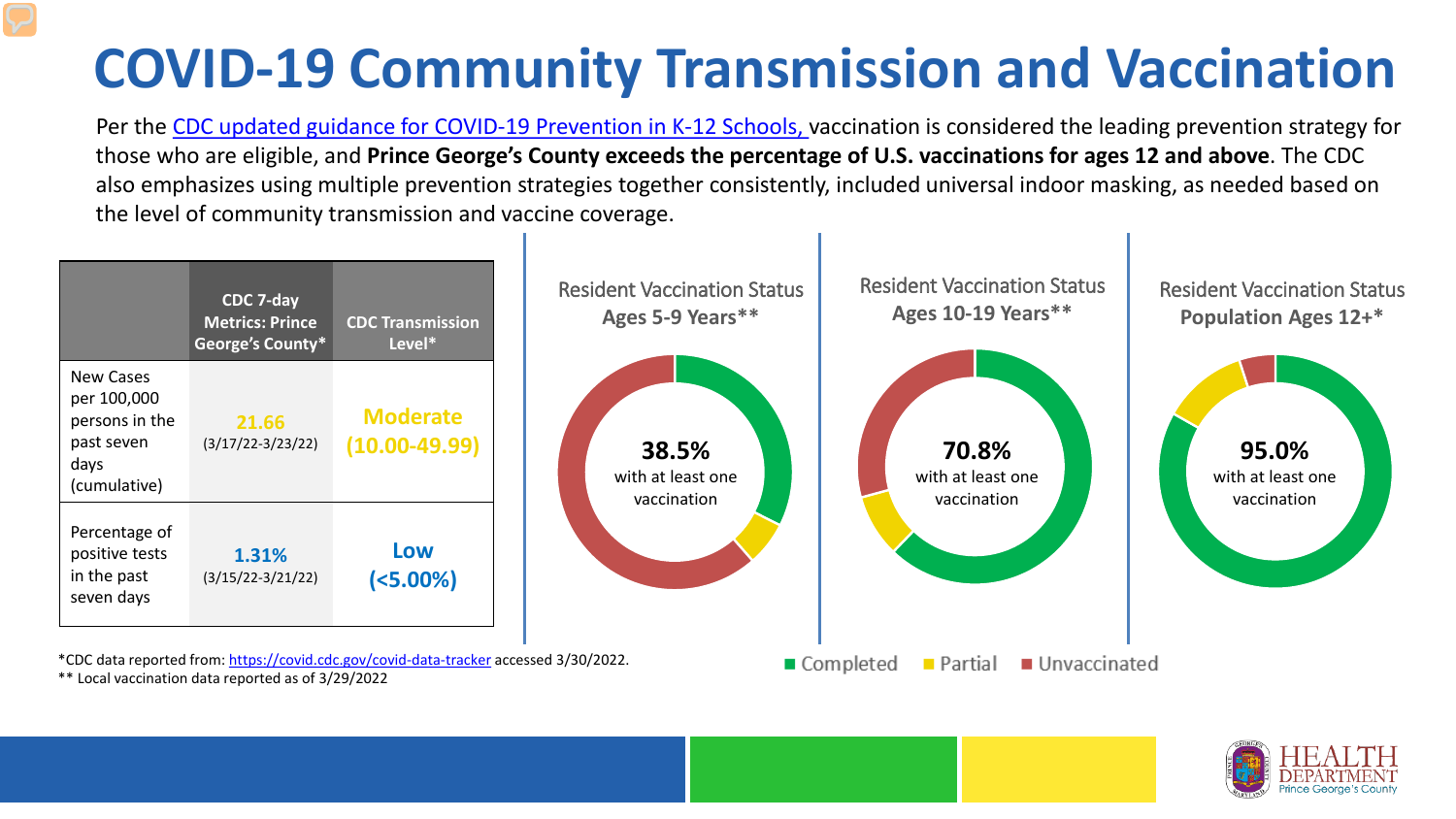## **Average Daily Case Rate** (7-day Average by test date)

**The average daily case rate at the end of last week was 2.8 new cases per 100,000 residents.** Our case rate slightly increased from our recent low of 2.3 cases per 100,000 residents through the middle of last week. Even with this increase we have remained "low risk" for the past month.

**Average New COVID-19 Cases Per Day Per 100,000 Residents**



Data as of 3/30/22